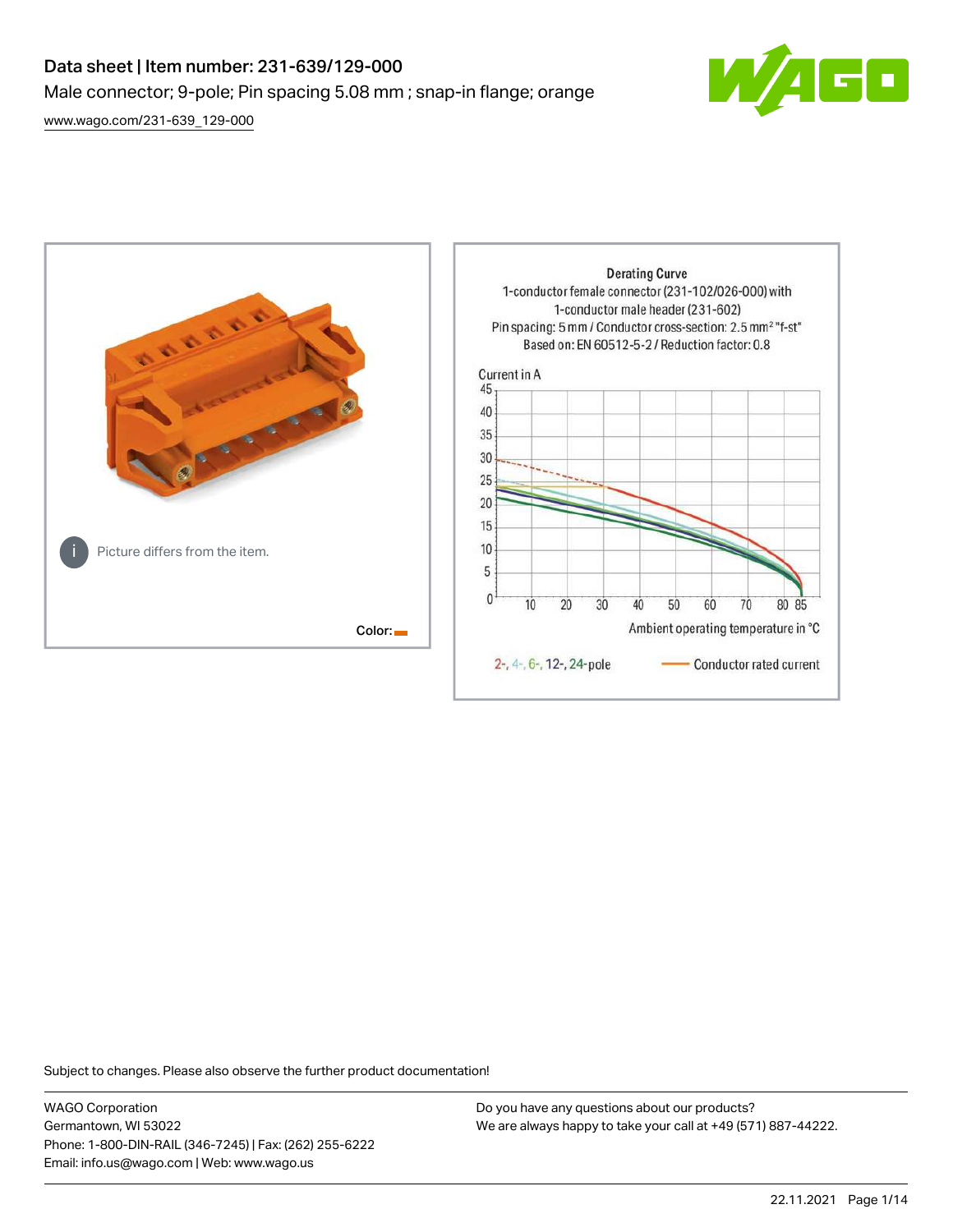



# Item description

- $\blacksquare$ Universal connection for all conductor types
- $\blacksquare$ Easy cable pre-assembly and on-unit wiring via vertical and horizontal CAGE CLAMP® actuation
- $\blacksquare$ For wire-to-wire and board-to-wire connections
- $\blacksquare$ Versions available with snap-in mounting feet or flanges for panel or through-panel mounting
- П With coding fingers

# Data Notes

Safety information 1 The MCS – MULTI CONNECTION SYSTEM includes connectors without breaking capacity in accordance with DIN EN 61984. When

Subject to changes. Please also observe the further product documentation!  $\mathbf{u}$ 

WAGO Corporation Germantown, WI 53022 Phone: 1-800-DIN-RAIL (346-7245) | Fax: (262) 255-6222 Email: info.us@wago.com | Web: www.wago.us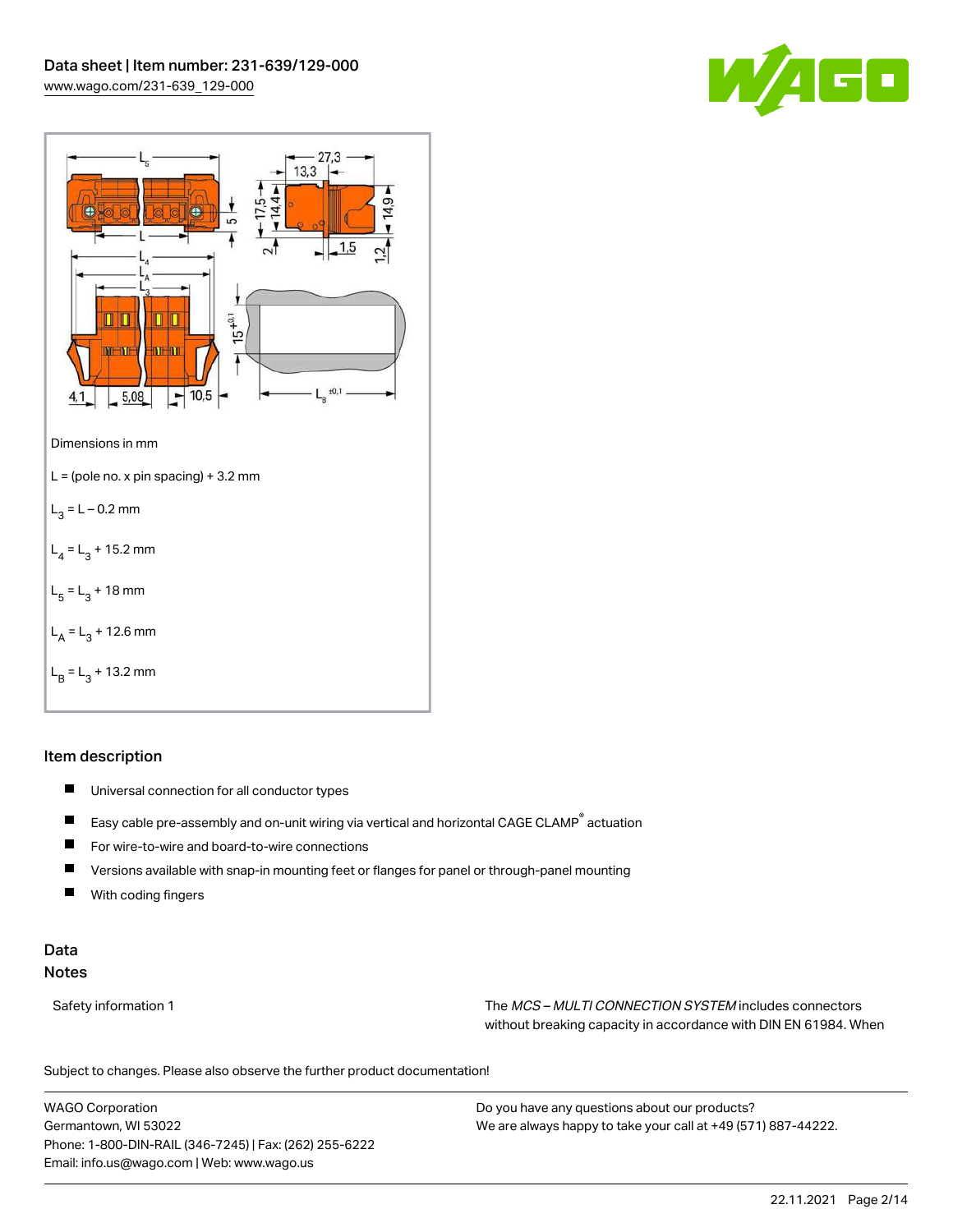

used as intended, these connectors must not be connected /disconnected when live or under load. The circuit design should ensure header pins, which can be touched, are not live when unmated.

|           | ----------                                                       |
|-----------|------------------------------------------------------------------|
| Variants: | Other pole numbers                                               |
|           | Gold-plated or partially gold-plated contact surfaces            |
|           | Other versions (or variants) can be requested from WAGO Sales or |
|           | configured at https://configurator.wago.com/                     |

# Electrical data

# IEC Approvals

| Ratings per                 | IEC/EN 60664-1                                                       |
|-----------------------------|----------------------------------------------------------------------|
| Rated voltage (III / 3)     | 320 V                                                                |
| Rated surge voltage (III/3) | 4 <sub>kV</sub>                                                      |
| Rated voltage (III/2)       | 320 V                                                                |
| Rated surge voltage (III/2) | 4 <sub>k</sub> V                                                     |
| Nominal voltage (II/2)      | 630 V                                                                |
| Rated surge voltage (II/2)  | 4 <sub>k</sub> V                                                     |
| Rated current               | 12A                                                                  |
| Legend (ratings)            | (III / 2) $\triangleq$ Overvoltage category III / Pollution degree 2 |

# UL Approvals

| Approvals per                  | UL 1059 |
|--------------------------------|---------|
| Rated voltage UL (Use Group B) | 300 V   |
| Rated current UL (Use Group B) | 15 A    |
| Rated voltage UL (Use Group D) | 300 V   |
| Rated current UL (Use Group D) | 10 A    |

# Ratings per UL

| Rated voltage UL 1977 | 600 V |
|-----------------------|-------|
| Rated current UL 1977 |       |

# CSA Approvals

| Approvals per                   | <b>CSA</b> |
|---------------------------------|------------|
| Rated voltage CSA (Use Group B) | 300 V      |
| Rated current CSA (Use Group B) | 15 A       |
| Rated voltage CSA (Use Group D) | 300 V      |

Subject to changes. Please also observe the further product documentation!

| <b>WAGO Corporation</b>                                | Do you have any questions about our products?                 |
|--------------------------------------------------------|---------------------------------------------------------------|
| Germantown, WI 53022                                   | We are always happy to take your call at +49 (571) 887-44222. |
| Phone: 1-800-DIN-RAIL (346-7245)   Fax: (262) 255-6222 |                                                               |
| Email: info.us@wago.com   Web: www.wago.us             |                                                               |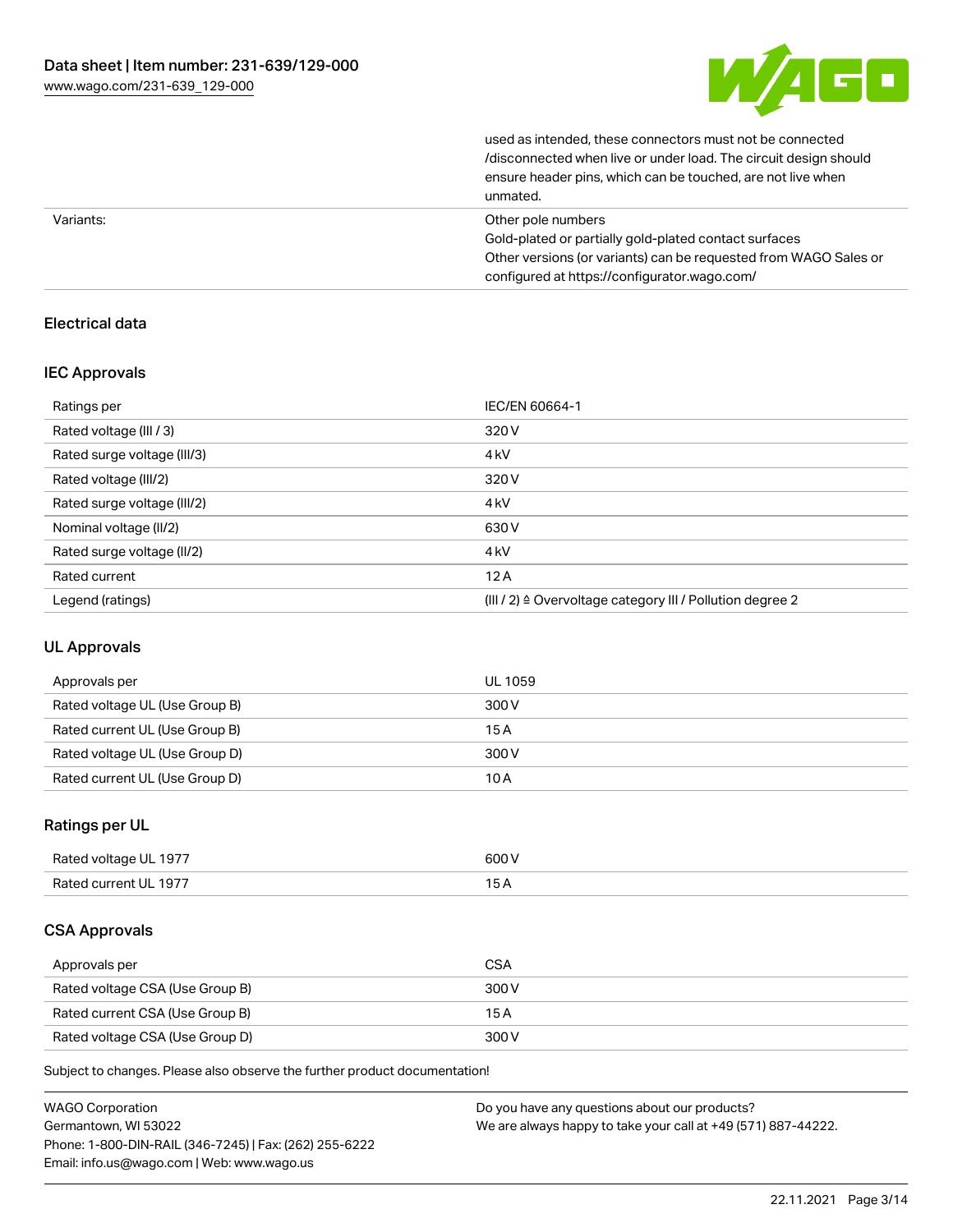

| Rated current CSA (Use Group D) |  |  |
|---------------------------------|--|--|
|---------------------------------|--|--|

# Connection data

| Total number of connection points | У |
|-----------------------------------|---|
| Total number of potentials        |   |
| Number of connection types        |   |
| Number of levels                  |   |

# Connection 1

| Connection technology                             | CAGE CLAMP®                             |
|---------------------------------------------------|-----------------------------------------|
| Actuation type                                    | Operating tool                          |
| Solid conductor                                   | $0.082.5$ mm <sup>2</sup> / 28  12 AWG  |
| Fine-stranded conductor                           | $0.08$ 2.5 mm <sup>2</sup> / 28  12 AWG |
| Fine-stranded conductor; with insulated ferrule   | $0.251.5$ mm <sup>2</sup>               |
| Fine-stranded conductor; with uninsulated ferrule | $0.252.5$ mm <sup>2</sup>               |
| Strip length                                      | $89$ mm / 0.31  0.35 inch               |
| Number of poles                                   | 9                                       |
| Conductor entry direction to mating direction     | 0°                                      |

# Physical data

| Pin spacing | 5.08 mm / 0.2 inch    |
|-------------|-----------------------|
| Width       | 66.72 mm / 2.627 inch |
| Height      | 17.5 mm / 0.689 inch  |
| Depth       | 27.5 mm / 1.083 inch  |

#### Mechanical data

| Housing sheet thickness | $0.5$ 2.5 mm / 0.02  0.098 inch |
|-------------------------|---------------------------------|
| Mounting type           | Snap-in                         |
| Mounting type           | Feed-through mounting           |

# Plug-in connection

| Contact type (pluggable connector) | Male connector/plug |
|------------------------------------|---------------------|
| Connector (connection type)        | for conductor       |
| Mismating protection               | No                  |
| Locking of plug-in connection      | Threaded flange     |

Subject to changes. Please also observe the further product documentation! Material data

| <b>WAGO Corporation</b>                                | Do you have any questions about our products?                 |
|--------------------------------------------------------|---------------------------------------------------------------|
| Germantown, WI 53022                                   | We are always happy to take your call at +49 (571) 887-44222. |
| Phone: 1-800-DIN-RAIL (346-7245)   Fax: (262) 255-6222 |                                                               |
| Email: info.us@wago.com   Web: www.wago.us             |                                                               |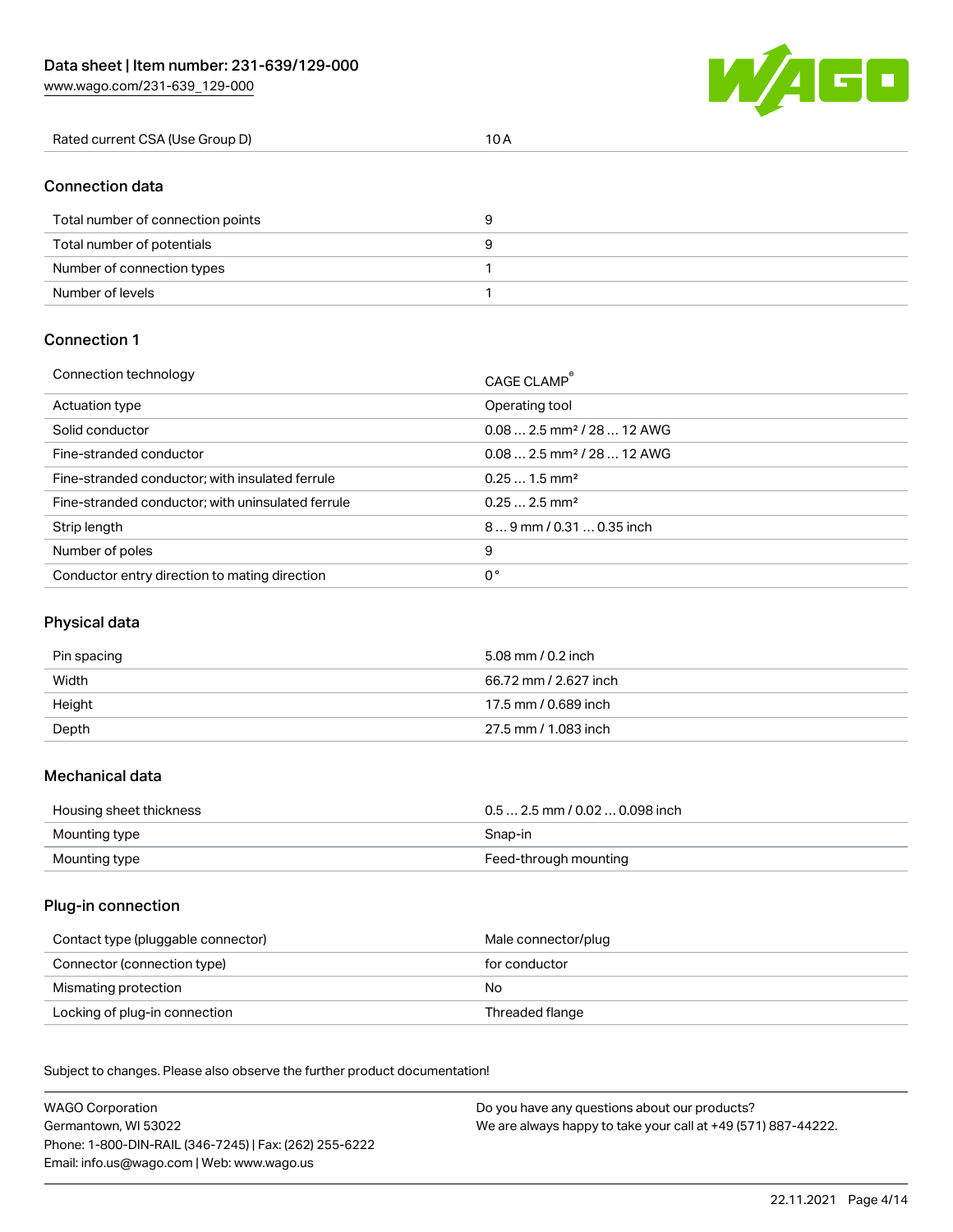

# Material data

| Color                       | orange                                 |
|-----------------------------|----------------------------------------|
| Material group              |                                        |
| Insulation material         | Polyamide (PA66)                       |
| Flammability class per UL94 | V <sub>0</sub>                         |
| Clamping spring material    | Chrome nickel spring steel (CrNi)      |
| Contact material            | Electrolytic copper (E <sub>Cu</sub> ) |
| Contact plating             | tin-plated                             |
| Fire load                   | 0.305 MJ                               |
| Weight                      | 16.9 <sub>g</sub>                      |

#### Environmental requirements

| Limit temperature range | . +100 ° <sup>∩</sup><br>-60 |
|-------------------------|------------------------------|
|-------------------------|------------------------------|

# Commercial data

| PU (SPU)              | 25 Stück      |
|-----------------------|---------------|
| Packaging type        | box           |
| Country of origin     | DE            |
| <b>GTIN</b>           | 4050821280033 |
| Customs tariff number | 85366990990   |

### Approvals / Certificates

#### Country specific Approvals

| Logo | Approval                                     | <b>Additional Approval Text</b> | Certificate<br>name |
|------|----------------------------------------------|---------------------------------|---------------------|
|      | <b>CB</b><br><b>DEKRA Certification B.V.</b> | IEC 61984                       | NL-39756            |
|      | <b>CSA</b><br>DEKRA Certification B.V.       | C <sub>22.2</sub>               | 1466354             |
| EMA  | <b>KEMA/KEUR</b><br>DEKRA Certification B.V. | EN 61984                        | 2190761.01          |

#### Ship Approvals

**Certificate** 

Subject to changes. Please also observe the further product documentation!

WAGO Corporation Germantown, WI 53022 Phone: 1-800-DIN-RAIL (346-7245) | Fax: (262) 255-6222 Email: info.us@wago.com | Web: www.wago.us Do you have any questions about our products? We are always happy to take your call at +49 (571) 887-44222.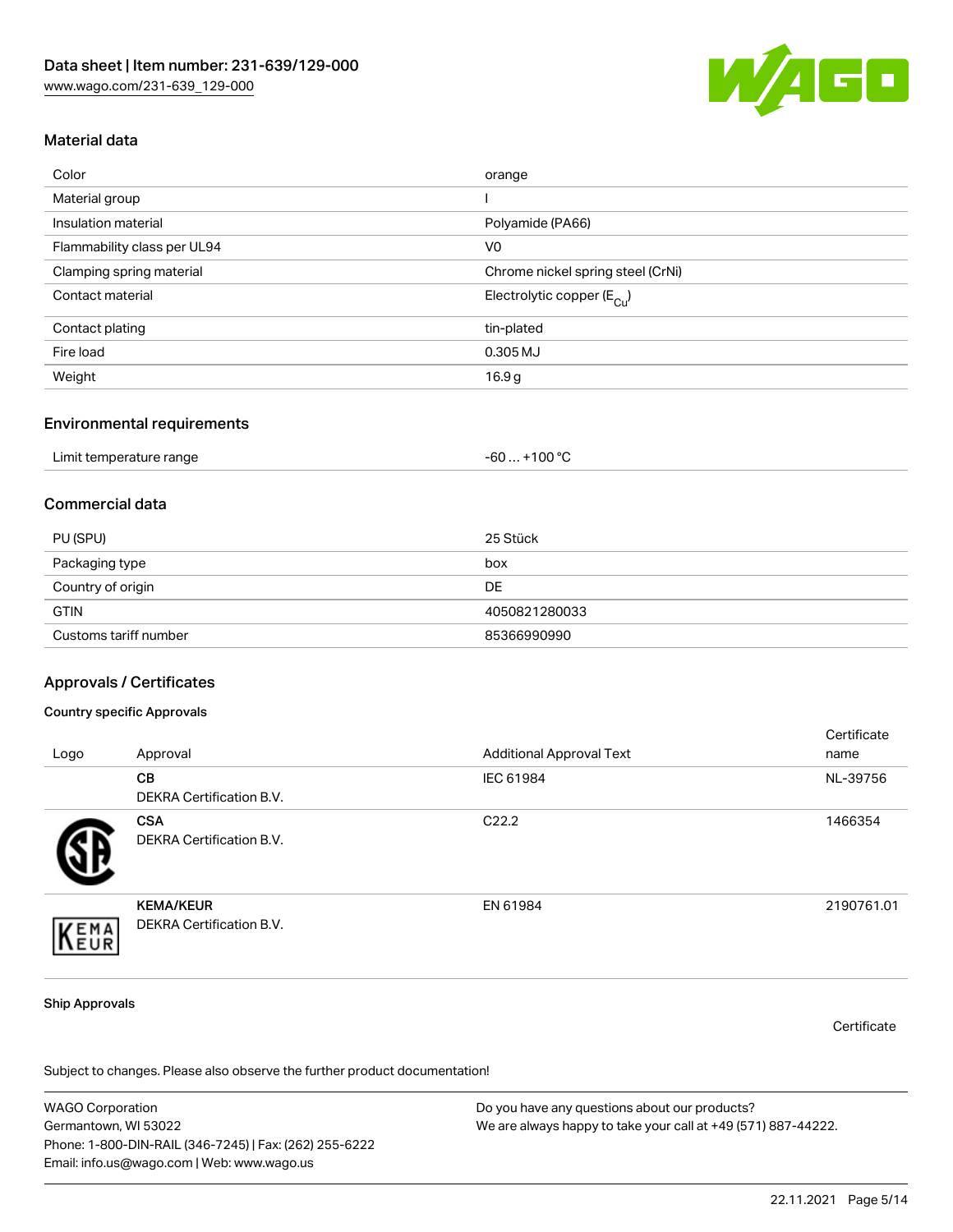[www.wago.com/231-639\\_129-000](http://www.wago.com/231-639_129-000)



| Logo                                 | Approval                                                                                                               | <b>Additional Approval Text</b>                                                                             | name                             |
|--------------------------------------|------------------------------------------------------------------------------------------------------------------------|-------------------------------------------------------------------------------------------------------------|----------------------------------|
|                                      | <b>BV</b><br>Bureau Veritas S.A.                                                                                       | IEC 60998                                                                                                   | 11915/D0<br><b>BV</b>            |
| FERITAS                              |                                                                                                                        |                                                                                                             |                                  |
| <b>UL-Approvals</b>                  |                                                                                                                        |                                                                                                             |                                  |
| Logo                                 | Approval                                                                                                               | <b>Additional Approval Text</b>                                                                             | Certificate<br>name              |
|                                      | cURus                                                                                                                  | <b>UL 1059</b>                                                                                              | E45172                           |
|                                      | Underwriters Laboratories Inc.                                                                                         |                                                                                                             |                                  |
|                                      | <b>UR</b><br>Underwriters Laboratories Inc.                                                                            | <b>UL 1977</b>                                                                                              | E45171                           |
| Counterpart                          | Item no.231-309/107-000                                                                                                |                                                                                                             |                                  |
|                                      | 2,50 mm <sup>2</sup> ; orange                                                                                          | 1-conductor female connector; CAGE CLAMP®; 2.5 mm <sup>2</sup> ; Pin spacing 5.08 mm; 9-pole; Screw flange; | www.wago.com/231-309<br>/107-000 |
| <b>Optional accessories</b><br>Cover |                                                                                                                        |                                                                                                             |                                  |
| Cover                                |                                                                                                                        |                                                                                                             |                                  |
|                                      | Item no.: 231-669<br>Lockout caps; for covering unused clamping units; orange                                          |                                                                                                             | www.wago.com/231-669             |
|                                      |                                                                                                                        |                                                                                                             |                                  |
| Strain relief housing                |                                                                                                                        |                                                                                                             |                                  |
|                                      |                                                                                                                        |                                                                                                             |                                  |
|                                      | Item no.: 232-639<br>Strain relief housing; orange                                                                     |                                                                                                             | www.wago.com/232-639             |
|                                      |                                                                                                                        |                                                                                                             |                                  |
| Ferrule                              |                                                                                                                        |                                                                                                             |                                  |
| Strain relief<br>Ferrules            | Item no.: 216-101<br>Ferrule; Sleeve for 0.5 mm <sup>2</sup> / AWG 22; uninsulated; electro-tin plated; silver-colored |                                                                                                             | www.wago.com/216-101             |
|                                      | Item no.: 216-104<br>Ferrule; Sleeve for 1.5 mm <sup>2</sup> / AWG 16; uninsulated; electro-tin plated; silver-colored |                                                                                                             | www.wago.com/216-104             |

Subject to changes. Please also observe the further product documentation!

WAGO Corporation Germantown, WI 53022 Phone: 1-800-DIN-RAIL (346-7245) | Fax: (262) 255-6222 Email: info.us@wago.com | Web: www.wago.us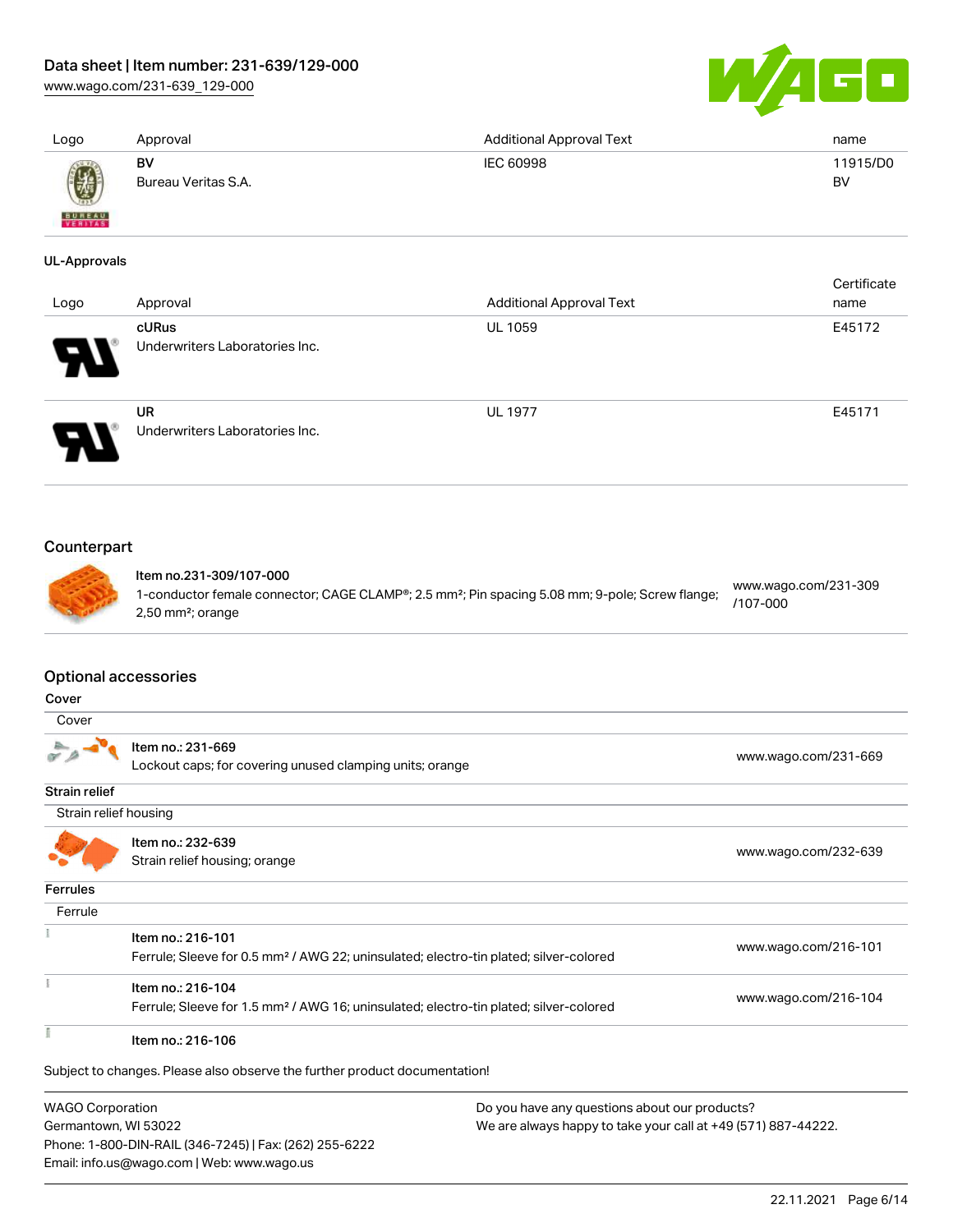

Ferrule; Sleeve for 2.5 mm² / AWG 14; uninsulated; electro-tin plated; silver-colored [www.wago.com/216-106](http://www.wago.com/216-106)  $\frac{1}{2}$ Item no.: 216-102 Ferrule; Sleeve for 0.75 mm² / AWG 20; uninsulated; electro-tin plated; silver-colored [www.wago.com/216-102](http://www.wago.com/216-102) Item no.: 216-103 Ferrule; Sleeve for 1 mm² / AWG 18; uninsulated; electro-tin plated [www.wago.com/216-103](http://www.wago.com/216-103) Item no.: 216-123 Ferrule; Sleeve for 1 mm² / AWG 18; uninsulated; electro-tin plated; silver-colored [www.wago.com/216-123](http://www.wago.com/216-123) Item no.: 216-122 Ferrule; Sleeve for 0.75 mm² / AWG 20; uninsulated; electro-tin plated; silver-colored [www.wago.com/216-122](http://www.wago.com/216-122) Item no.: 216-124 Ferrule; Sleeve for 1.5 mm² / AWG 16; uninsulated; electro-tin plated [www.wago.com/216-124](http://www.wago.com/216-124) Item no.: 216-142 Ferrule; Sleeve for 0.75 mm² / 18 AWG; uninsulated; electro-tin plated; electrolytic copper; gastight [www.wago.com/216-142](http://www.wago.com/216-142) crimped; acc. to DIN 46228, Part 1/08.92 Item no.: 216-132 Ferrule; Sleeve for 0.34 mm² / AWG 24; uninsulated; electro-tin plated [www.wago.com/216-132](http://www.wago.com/216-132) Item no.: 216-121 Ferrule; Sleeve for 0.5 mm² / AWG 22; uninsulated; electro-tin plated; silver-colored [www.wago.com/216-121](http://www.wago.com/216-121) Item no.: 216-143 Ferrule; Sleeve for 1 mm² / AWG 18; uninsulated; electro-tin plated; electrolytic copper; gastight [www.wago.com/216-143](http://www.wago.com/216-143) crimped; acc. to DIN 46228, Part 1/08.92 Item no.: 216-131 Ferrule; Sleeve for 0.25 mm² / AWG 24; uninsulated; electro-tin plated; silver-colored [www.wago.com/216-131](http://www.wago.com/216-131) Item no.: 216-141 Ferrule; Sleeve for 0.5 mm² / 20 AWG; uninsulated; electro-tin plated; electrolytic copper; gastight [www.wago.com/216-141](http://www.wago.com/216-141) crimped; acc. to DIN 46228, Part 1/08.92 Item no.: 216-152 Ferrule; Sleeve for 0.34 mm² / AWG 24; uninsulated; electro-tin plated [www.wago.com/216-152](http://www.wago.com/216-152) Item no.: 216-203 Ferrule; Sleeve for 1 mm² / AWG 18; insulated; electro-tin plated; red [www.wago.com/216-203](http://www.wago.com/216-203) Item no.: 216-202 Ferrule; Sleeve for 0.75 mm² / 18 AWG; insulated; electro-tin plated; gray [www.wago.com/216-202](http://www.wago.com/216-202) Item no.: 216-151 Ferrule; Sleeve for 0.25 mm² / AWG 24; uninsulated; electro-tin plated [www.wago.com/216-151](http://www.wago.com/216-151) Item no.: 216-204 Ferrule; Sleeve for 1.5 mm² / AWG 16; insulated; electro-tin plated; black [www.wago.com/216-204](http://www.wago.com/216-204) Item no.: 216-144 Ferrule; Sleeve for 1.5 mm² / AWG 16; uninsulated; electro-tin plated; electrolytic copper; gastight [www.wago.com/216-144](http://www.wago.com/216-144) crimped; acc. to DIN 46228, Part 1/08.92; silver-colored Subject to changes. Please also observe the further product documentation!

WAGO Corporation Germantown, WI 53022 Phone: 1-800-DIN-RAIL (346-7245) | Fax: (262) 255-6222 Email: info.us@wago.com | Web: www.wago.us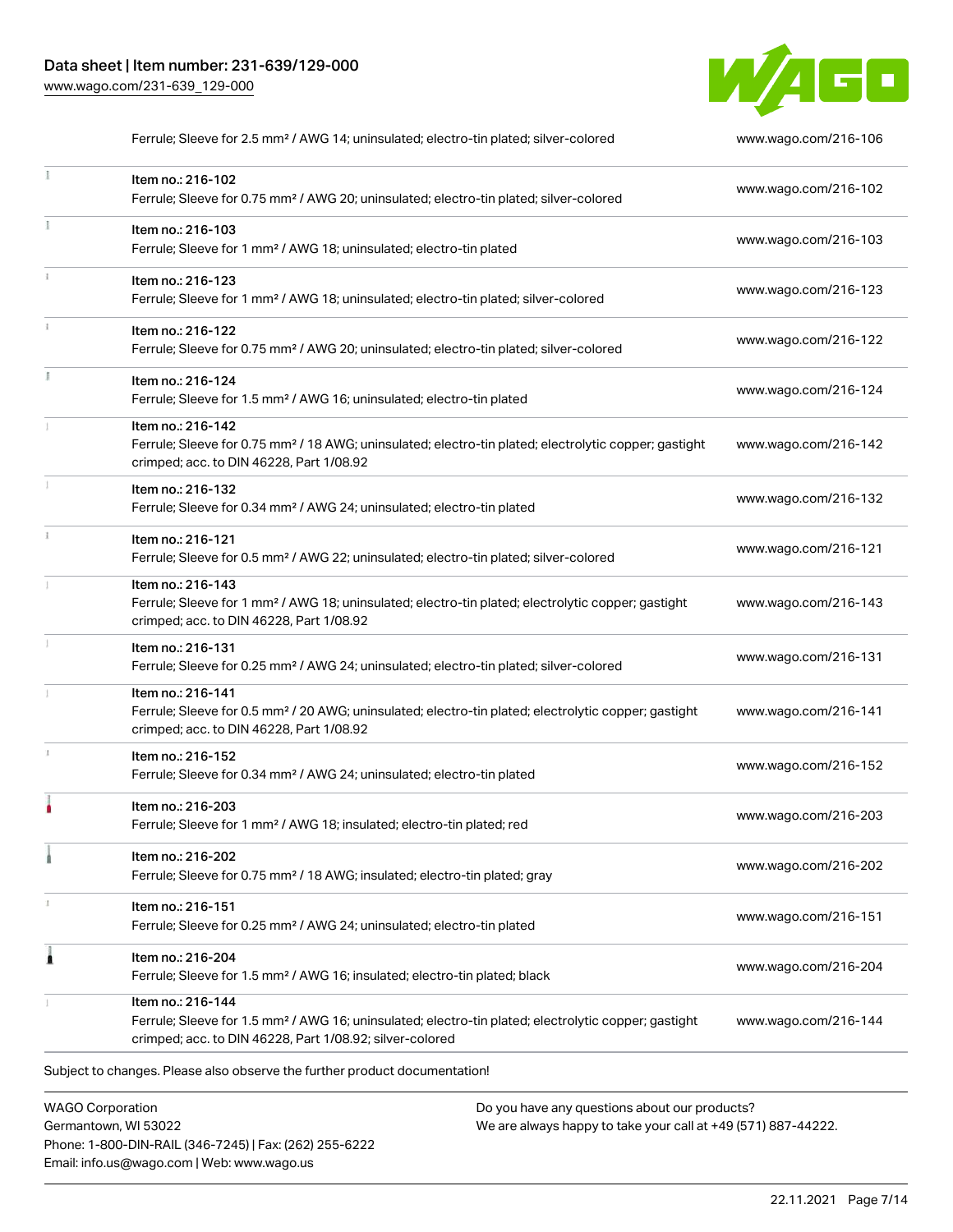[www.wago.com/231-639\\_129-000](http://www.wago.com/231-639_129-000)



|   | Item no.: 216-201<br>Ferrule; Sleeve for 0.5 mm <sup>2</sup> / 20 AWG; insulated; electro-tin plated; white                                                                                             | www.wago.com/216-201 |
|---|---------------------------------------------------------------------------------------------------------------------------------------------------------------------------------------------------------|----------------------|
| ۸ | Item no.: 216-223<br>Ferrule; Sleeve for 1 mm <sup>2</sup> / AWG 18; insulated; electro-tin plated; red                                                                                                 | www.wago.com/216-223 |
|   | Item no.: 216-241<br>Ferrule; Sleeve for 0.5 mm <sup>2</sup> / 20 AWG; insulated; electro-tin plated; electrolytic copper; gastight<br>crimped; acc. to DIN 46228, Part 4/09.90; white                  | www.wago.com/216-241 |
|   | Item no.: 216-242<br>Ferrule; Sleeve for 0.75 mm <sup>2</sup> / 18 AWG; insulated; electro-tin plated; electrolytic copper; gastight<br>crimped; acc. to DIN 46228, Part 4/09.90; gray                  | www.wago.com/216-242 |
|   | Item no.: 216-222<br>Ferrule; Sleeve for 0.75 mm <sup>2</sup> / 18 AWG; insulated; electro-tin plated; gray                                                                                             | www.wago.com/216-222 |
|   | Item no.: 216-221<br>Ferrule; Sleeve for 0.5 mm <sup>2</sup> / 20 AWG; insulated; electro-tin plated; white                                                                                             | www.wago.com/216-221 |
| 1 | Item no.: 216-224<br>Ferrule; Sleeve for 1.5 mm <sup>2</sup> / AWG 16; insulated; electro-tin plated; black                                                                                             | www.wago.com/216-224 |
| ۸ | Item no.: 216-243<br>Ferrule; Sleeve for 1 mm <sup>2</sup> / AWG 18; insulated; electro-tin plated; electrolytic copper; gastight crimped; www.wago.com/216-243<br>acc. to DIN 46228, Part 4/09.90; red |                      |
| Ă | Item no.: 216-244<br>Ferrule; Sleeve for 1.5 mm <sup>2</sup> / AWG 16; insulated; electro-tin plated; electrolytic copper; gastight<br>crimped; acc. to DIN 46228, Part 4/09.90; black                  | www.wago.com/216-244 |
|   | Item no.: 216-263<br>Ferrule; Sleeve for 1 mm <sup>2</sup> / AWG 18; insulated; electro-tin plated; electrolytic copper; gastight crimped; www.wago.com/216-263<br>acc. to DIN 46228, Part 4/09.90; red |                      |
| 1 | Item no.: 216-264<br>Ferrule; Sleeve for 1.5 mm <sup>2</sup> / AWG 16; insulated; electro-tin plated; electrolytic copper; gastight<br>crimped; acc. to DIN 46228, Part 4/09.90; black                  | www.wago.com/216-264 |
| 1 | Item no.: 216-284<br>Ferrule; Sleeve for 1.5 mm <sup>2</sup> / AWG 16; insulated; electro-tin plated; electrolytic copper; gastight<br>crimped; acc. to DIN 46228, Part 4/09.90; black                  | www.wago.com/216-284 |
|   | Item no.: 216-262<br>Ferrule; Sleeve for 0.75 mm <sup>2</sup> / 18 AWG; insulated; electro-tin plated; electrolytic copper; gastight<br>crimped; acc. to DIN 46228, Part 4/09.90; gray                  | www.wago.com/216-262 |
|   | Item no.: 216-301<br>Ferrule; Sleeve for 0.25 mm <sup>2</sup> / AWG 24; insulated; electro-tin plated; yellow                                                                                           | www.wago.com/216-301 |
|   | Item no.: 216-321<br>Ferrule; Sleeve for 0.25 mm <sup>2</sup> / AWG 24; insulated; electro-tin plated; yellow                                                                                           | www.wago.com/216-321 |
| ٠ | Item no.: 216-322<br>Ferrule; Sleeve for 0.34 mm <sup>2</sup> / 22 AWG; insulated; electro-tin plated; green                                                                                            | www.wago.com/216-322 |
|   | Item no.: 216-302<br>Ferrule; Sleeve for 0.34 mm <sup>2</sup> / 22 AWG; insulated; electro-tin plated; light turquoise                                                                                  | www.wago.com/216-302 |

| <b>WAGO Corporation</b>                                |
|--------------------------------------------------------|
| Germantown, WI 53022                                   |
| Phone: 1-800-DIN-RAIL (346-7245)   Fax: (262) 255-6222 |
| Email: info.us@wago.com   Web: www.wago.us             |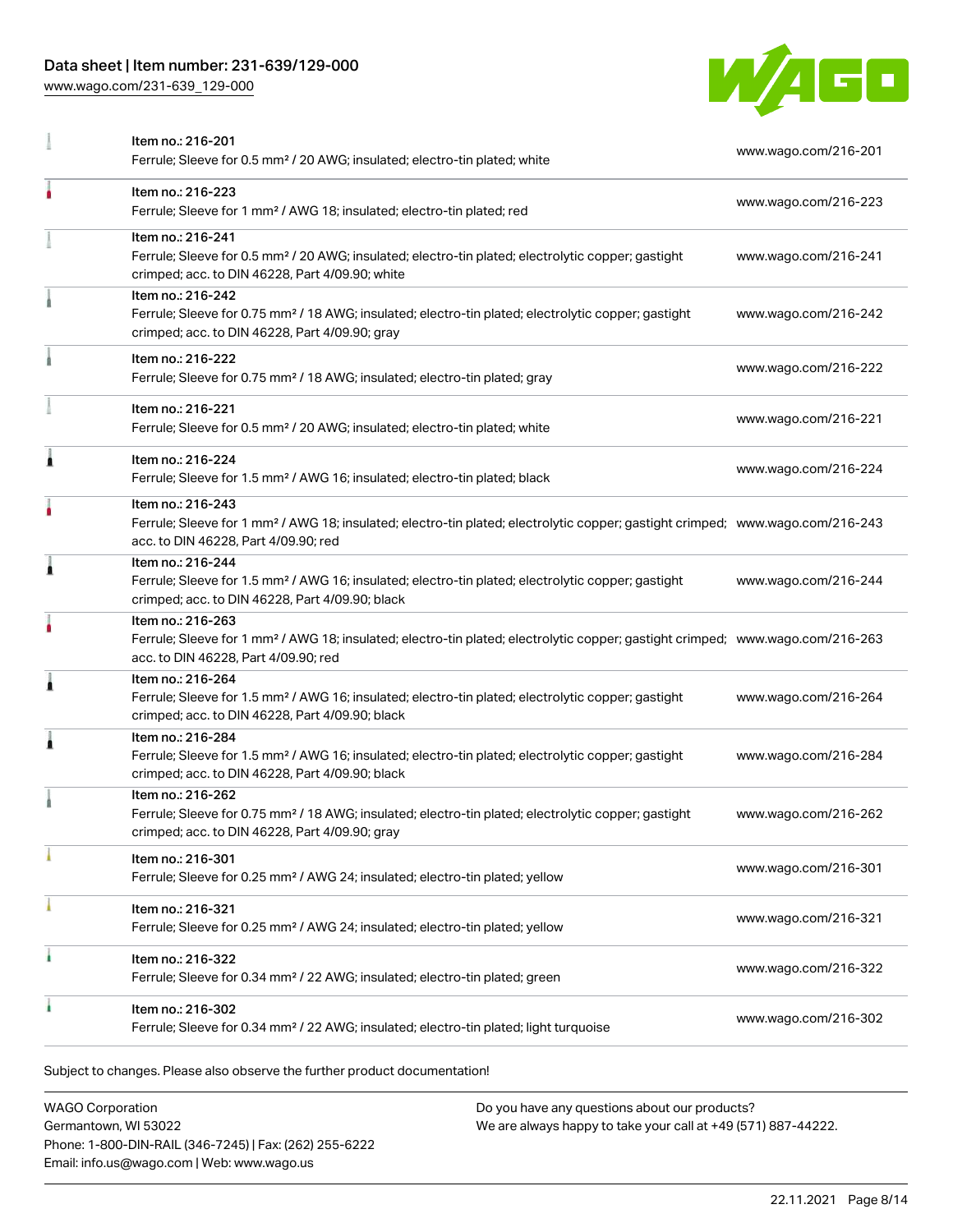Phone: 1-800-DIN-RAIL (346-7245) | Fax: (262) 255-6222

Email: info.us@wago.com | Web: www.wago.us

[www.wago.com/231-639\\_129-000](http://www.wago.com/231-639_129-000)



| Coding                                          |                                                                                                                                                                                                 |                                                                                                                |                                  |
|-------------------------------------------------|-------------------------------------------------------------------------------------------------------------------------------------------------------------------------------------------------|----------------------------------------------------------------------------------------------------------------|----------------------------------|
| Coding                                          |                                                                                                                                                                                                 |                                                                                                                |                                  |
|                                                 | Item no.: 231-129<br>Coding key; snap-on type; light gray                                                                                                                                       |                                                                                                                | www.wago.com/231-129             |
| Insulations stops                               |                                                                                                                                                                                                 |                                                                                                                |                                  |
| Insulation stop                                 |                                                                                                                                                                                                 |                                                                                                                |                                  |
|                                                 |                                                                                                                                                                                                 |                                                                                                                |                                  |
| LEEL                                            | Item no.: 231-672<br>Insulation stop; 0.75 - 1 mm <sup>2</sup> ; dark gray                                                                                                                      |                                                                                                                | www.wago.com/231-672             |
| Leece                                           | Item no.: 231-670<br>Insulation stop; 0.08-0.2 mm <sup>2</sup> / 0.2 mm <sup>2</sup> "s"; white                                                                                                 |                                                                                                                | www.wago.com/231-670             |
|                                                 | Item no.: 231-671<br>Insulation stop; 0.25 - 0.5 mm <sup>2</sup> ; light gray                                                                                                                   |                                                                                                                | www.wago.com/231-671             |
| <b>Marking accessories</b>                      |                                                                                                                                                                                                 |                                                                                                                |                                  |
| Marking strip                                   |                                                                                                                                                                                                 |                                                                                                                |                                  |
|                                                 | Item no.: 210-331/508-103<br>Marking strips; as a DIN A4 sheet; MARKED; 1-12 (200x); Height of marker strip: 2.3 mm/0.091 in; Strip<br>length 182 mm; Horizontal marking; Self-adhesive; white  |                                                                                                                | www.wago.com/210-331<br>/508-103 |
|                                                 | Item no.: 210-331/508-104<br>Marking strips; as a DIN A4 sheet; MARKED; 13-24 (200x); Height of marker strip: 2.3 mm/0.091 in; Strip<br>length 182 mm; Horizontal marking; Self-adhesive; white |                                                                                                                | www.wago.com/210-331<br>/508-104 |
|                                                 | Item no.: 210-332/508-202<br>Marking strips; as a DIN A4 sheet; MARKED; 1-16 (160x); Height of marker strip: 3 mm; Strip length 182<br>mm; Horizontal marking; Self-adhesive; white             |                                                                                                                | www.wago.com/210-332<br>/508-202 |
|                                                 | Item no.: 210-332/508-204<br>Marking strips; as a DIN A4 sheet; MARKED; 17-32 (160x); Height of marker strip: 3 mm; Strip length<br>182 mm; Horizontal marking; Self-adhesive; white            |                                                                                                                | www.wago.com/210-332<br>/508-204 |
|                                                 | Item no.: 210-332/508-206<br>Marking strips; as a DIN A4 sheet; MARKED; 33-48 (160x); Height of marker strip: 3 mm; Strip length<br>182 mm; Horizontal marking; Self-adhesive; white            |                                                                                                                | www.wago.com/210-332<br>/508-206 |
|                                                 | Item no.: 210-332/508-205<br>Marking strips; as a DIN A4 sheet; MARKED; 1-32 (80x); Height of marker strip: 3 mm; Strip length 182<br>mm; Horizontal marking; Self-adhesive; white              |                                                                                                                | www.wago.com/210-332<br>/508-205 |
| Jumpers                                         |                                                                                                                                                                                                 |                                                                                                                |                                  |
| Jumper                                          |                                                                                                                                                                                                 |                                                                                                                |                                  |
|                                                 | Item no.: 231-905<br>Jumper; for conductor entry; 5-way; insulated; gray                                                                                                                        |                                                                                                                | www.wago.com/231-905             |
|                                                 | Subject to changes. Please also observe the further product documentation!                                                                                                                      |                                                                                                                |                                  |
| <b>WAGO Corporation</b><br>Germantown, WI 53022 |                                                                                                                                                                                                 | Do you have any questions about our products?<br>We are always happy to take your call at +49 (571) 887-44222. |                                  |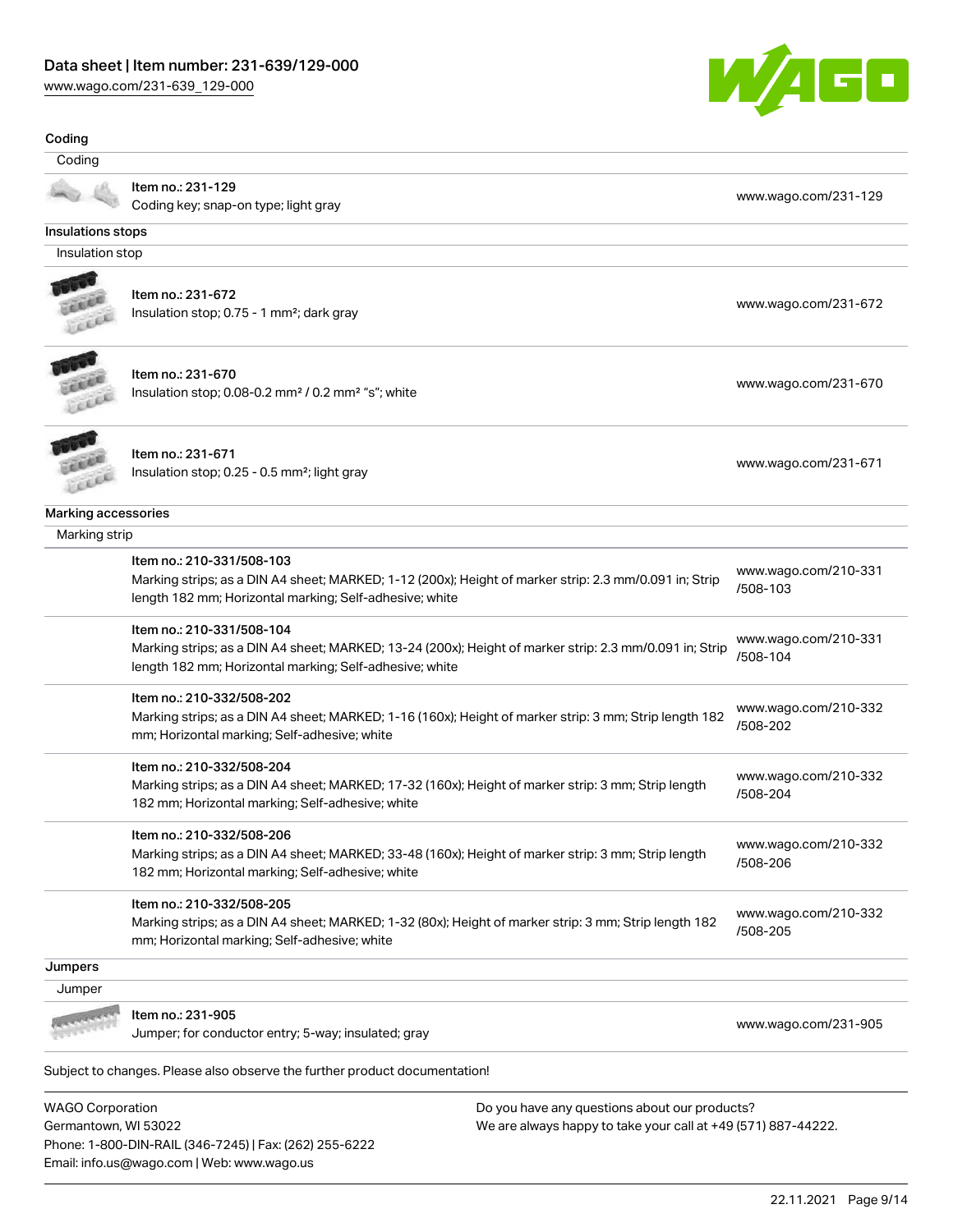Phone: 1-800-DIN-RAIL (346-7245) | Fax: (262) 255-6222

Email: info.us@wago.com | Web: www.wago.us

[www.wago.com/231-639\\_129-000](http://www.wago.com/231-639_129-000)



|                                                 | ltem no.: 231-903<br>Jumper; for conductor entry; 3-way; insulated; gray                                         | www.wago.com/231-903                                                                                           |
|-------------------------------------------------|------------------------------------------------------------------------------------------------------------------|----------------------------------------------------------------------------------------------------------------|
|                                                 | Item no.: 231-907<br>Jumper; for conductor entry; 7-way; insulated; gray                                         | www.wago.com/231-907                                                                                           |
|                                                 | ltem no.: 231-910<br>Jumper; for conductor entry; 10-way; insulated; gray                                        | www.wago.com/231-910                                                                                           |
|                                                 | Item no.: 231-902<br>Jumper; for conductor entry; 2-way; insulated; gray                                         | www.wago.com/231-902                                                                                           |
| Tools                                           |                                                                                                                  |                                                                                                                |
| Operating tool                                  |                                                                                                                  |                                                                                                                |
|                                                 | Item no.: 209-130<br>Operating tool; suitable for 264, 280 and 281 Series; 1-way; of insulating material; white  | www.wago.com/209-130                                                                                           |
|                                                 | Item no.: 209-132<br>Operating tool; for connecting comb-style jumper bar; 2-way; of insulating material         | www.wago.com/209-132                                                                                           |
|                                                 | Item no.: 210-657<br>Operating tool; Blade: 3.5 x 0.5 mm; with a partially insulated shaft; short; multicoloured | www.wago.com/210-657                                                                                           |
|                                                 | Item no.: 210-720<br>Operating tool; Blade: 3.5 x 0.5 mm; with a partially insulated shaft; multicoloured        | www.wago.com/210-720                                                                                           |
|                                                 | Item no.: 231-131<br>Operating tool; made of insulating material; 1-way; loose; white                            | www.wago.com/231-131                                                                                           |
|                                                 | Item no.: 231-291<br>Operating tool; made of insulating material; 1-way; loose; red                              | www.wago.com/231-291                                                                                           |
|                                                 | Item no.: 280-432<br>Operating tool; made of insulating material; 2-way; white                                   | www.wago.com/280-432                                                                                           |
|                                                 | Item no.: 280-434<br>Operating tool; made of insulating material; 4-way                                          | www.wago.com/280-434                                                                                           |
|                                                 | Item no.: 280-437<br>Operating tool; made of insulating material; 7-way                                          | www.wago.com/280-437                                                                                           |
|                                                 | Item no.: 280-440<br>Operating tool; made of insulating material; 10-way                                         | www.wago.com/280-440                                                                                           |
|                                                 | Item no.: 280-435<br>Operating tool; made of insulating material; 5-way; gray                                    | www.wago.com/280-435                                                                                           |
|                                                 | Item no.: 280-436<br>Operating tool; made of insulating material; 6-way                                          | www.wago.com/280-436                                                                                           |
|                                                 | Subject to changes. Please also observe the further product documentation!                                       |                                                                                                                |
| <b>WAGO Corporation</b><br>Germantown, WI 53022 |                                                                                                                  | Do you have any questions about our products?<br>We are always happy to take your call at +49 (571) 887-44222. |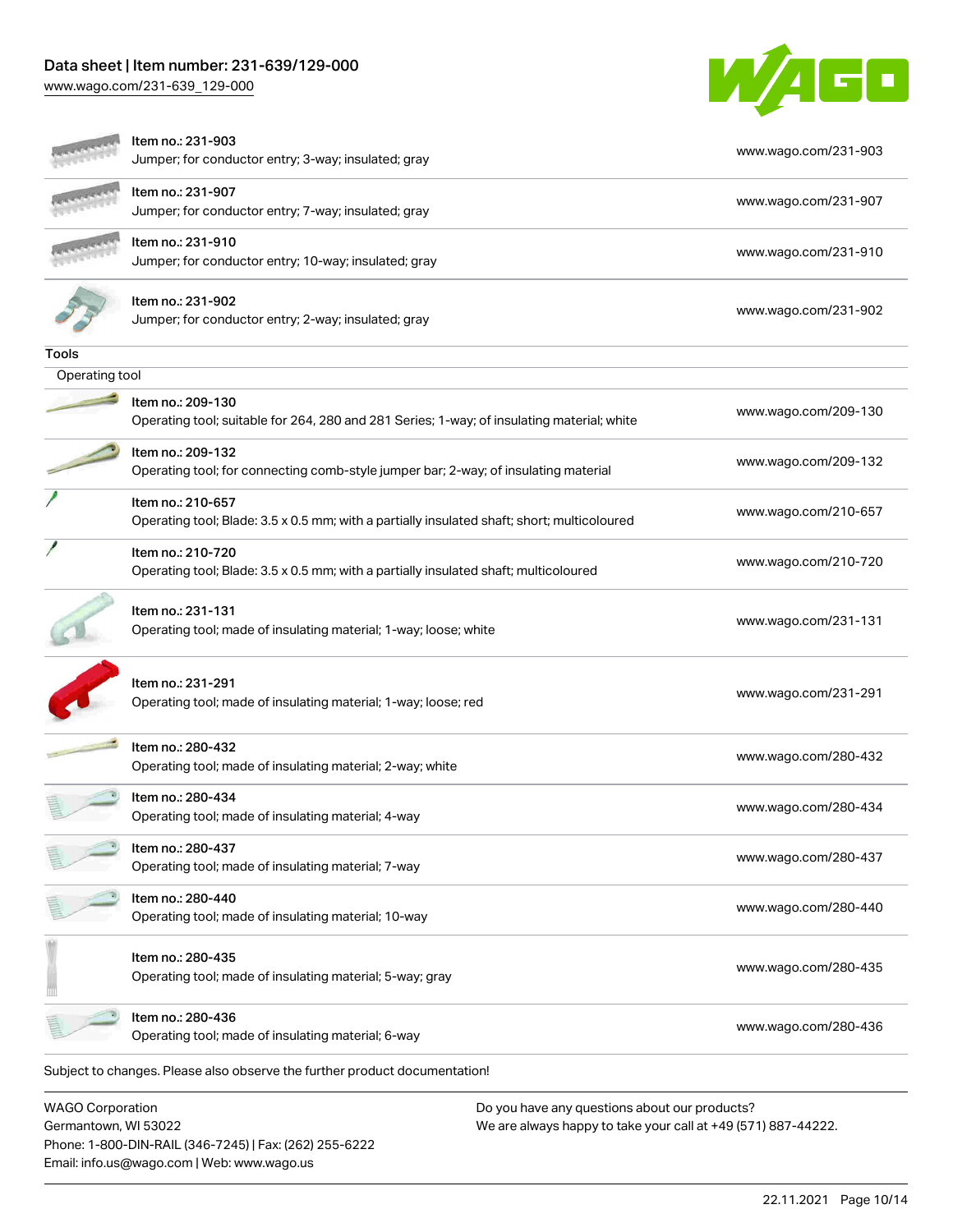

Downloads

#### Item no.: 280-438

|                                                                                                                                                                                                                                      | Operating tool; made of insulating material; 8-way                      | www.wago.com/280-438 |
|--------------------------------------------------------------------------------------------------------------------------------------------------------------------------------------------------------------------------------------|-------------------------------------------------------------------------|----------------------|
| <b>Contract Contract Contract Contract Contract Contract Contract Contract Contract Contract Contract Contract Contract Contract Contract Contract Contract Contract Contract Contract Contract Contract Contract Contract Contr</b> | Item no.: 280-433<br>Operating tool; made of insulating material; 3-way | www.wago.com/280-433 |
|                                                                                                                                                                                                                                      |                                                                         |                      |

# Documentation Additional Information Technical explanations 2019 Apr 3 pdf 2.0 MB [Download](https://www.wago.com/global/d/1435602) CAD files CAD data 2D/3D Models 231-639/129-000 URL [Download](https://www.wago.com/global/d/3D_URLS_231-639_129-000) CAE data ZUKEN Portal 231-639/129-000 URL [Download](https://www.wago.com/global/d/Zuken_URLS_231-639_129-000) Environmental Product Compliance Compliance Search Environmental Product Compliance 231-639/129-000 1-conductor male connector; CAGE CLAMP®; 2.5 mm²; Pin spacing 5.08 mm; 9-pole; Snap-in flange; 2,50 mm²; orange URL [Download](https://www.wago.com/global/d/ComplianceLinkMediaContainer_231-639_129-000)

# Installation Notes

Subject to changes. Please also observe the further product documentation!

WAGO Corporation Germantown, WI 53022 Phone: 1-800-DIN-RAIL (346-7245) | Fax: (262) 255-6222 Email: info.us@wago.com | Web: www.wago.us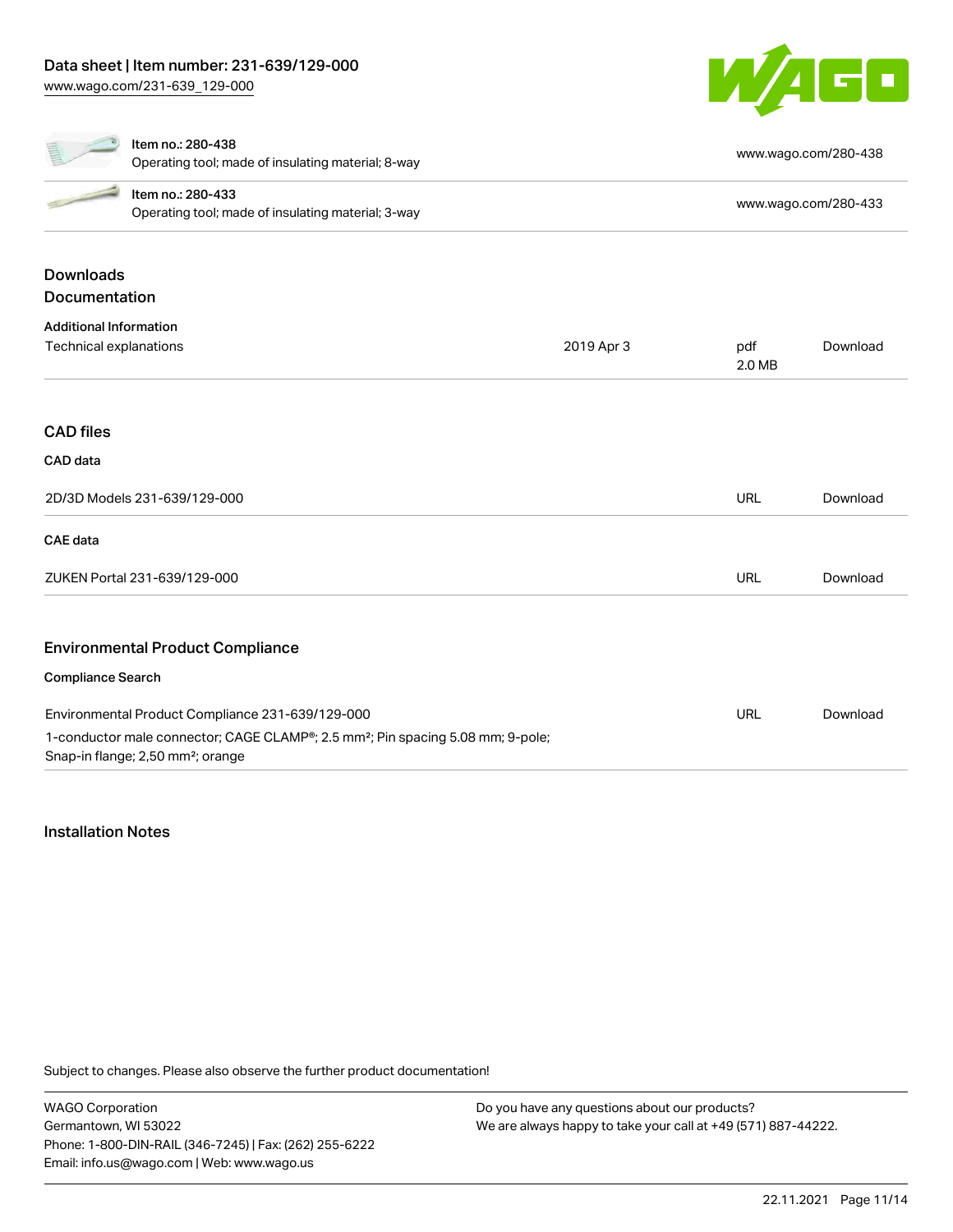



Inserting a conductor via 3.5 mm screwdriver – CAGE CLAMP® actuation parallel to conductor entry.



Inserting a conductor via 3.5 mm screwdriver – CAGE CLAMP® actuation perpendicular to conductor entry.



Inserting a conductor into CAGE CLAMP® unit via operating lever (231-291).



Inserting a conductor via operating tool.

#### Coding



Coding a male header – fitting coding key(s).

Subject to changes. Please also observe the further product documentation!

WAGO Corporation Germantown, WI 53022 Phone: 1-800-DIN-RAIL (346-7245) | Fax: (262) 255-6222 Email: info.us@wago.com | Web: www.wago.us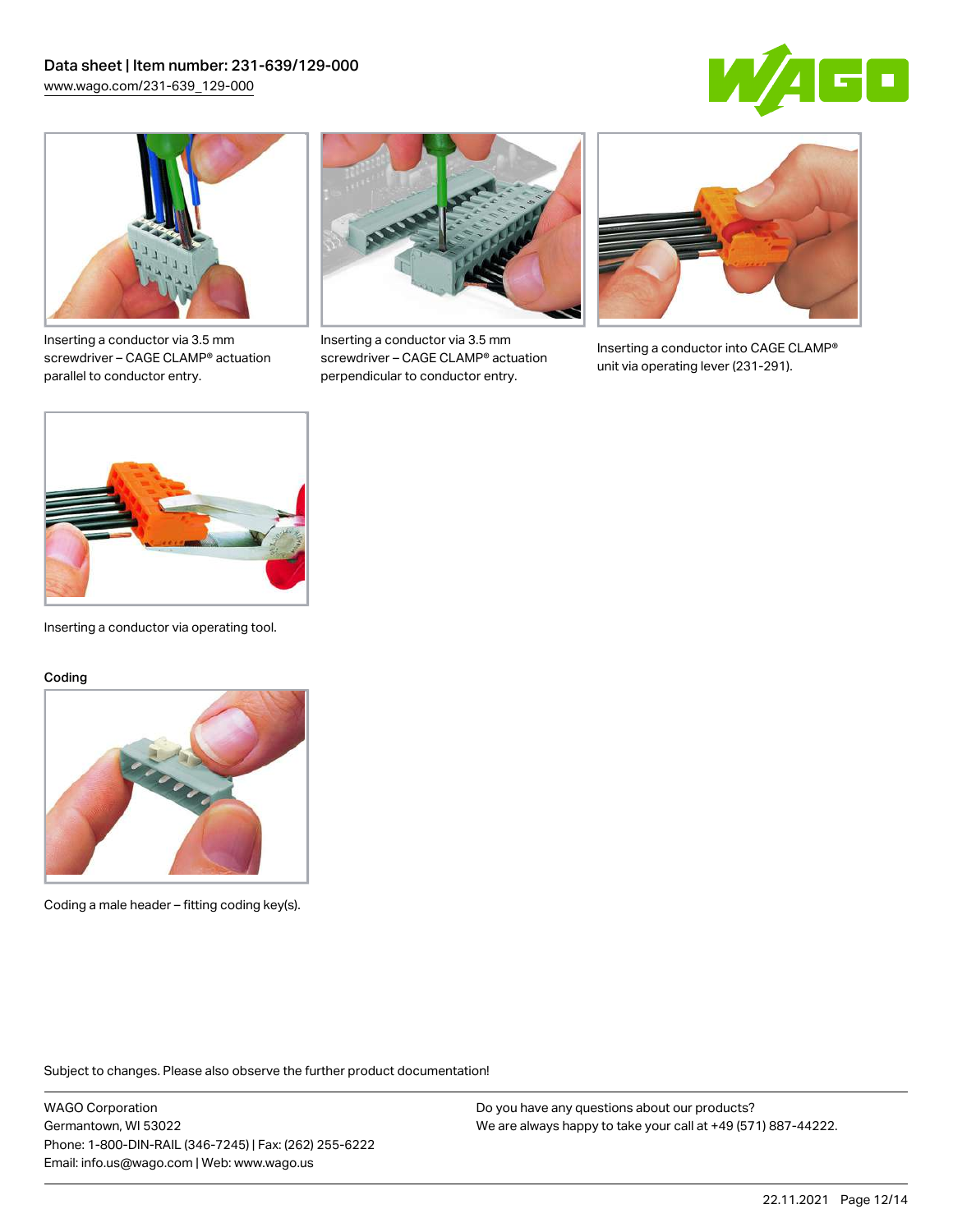



Testing – female connector with CAGE CLAMP®

Integrated test ports for testing perpendicular to conductor entry via 2 or 2.3 mm Ø test plug

Installation



Male connector with strain relief plate



Strain relief housing shown with a male connector equipped with CAGE CLAMP®

Marking

Subject to changes. Please also observe the further product documentation!

WAGO Corporation Germantown, WI 53022 Phone: 1-800-DIN-RAIL (346-7245) | Fax: (262) 255-6222 Email: info.us@wago.com | Web: www.wago.us